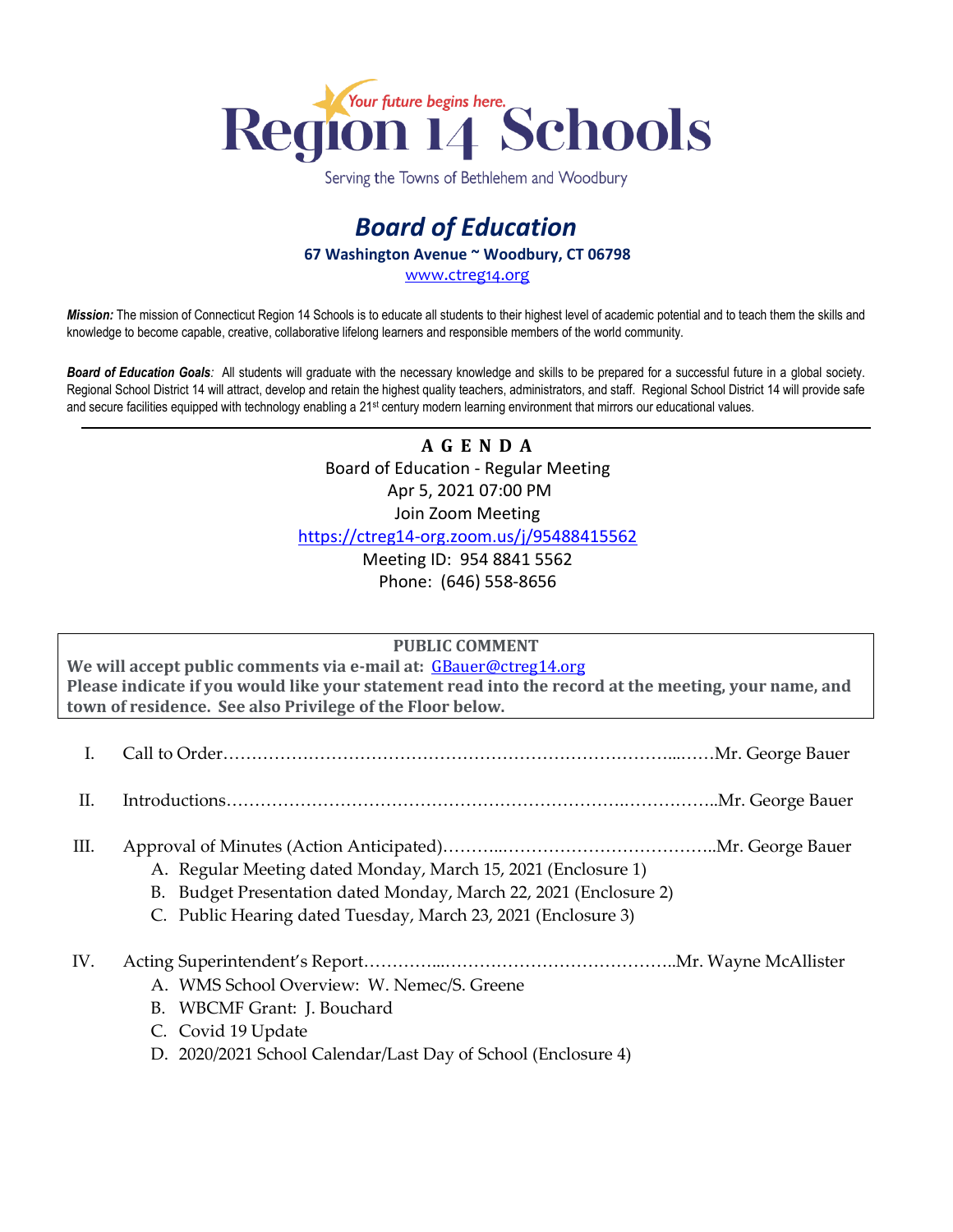## V. Committee Reports

A. Finance Committee

# VI. Board Chair's Comments……………………………………………………………Mr. George Bauer

## VII. Privilege of the floor

- A. The Board of Education will recognize citizens of Bethlehem and Woodbury, who are asked to state their name and town of residence and to please limit comments to three (3) minutes. Up to 21 minutes of statements per topic are allowed. All comments should be addressed to the Board of Education Chair. Decorum will be enforced.
- B. In addition to emailed statements, if you would like to voice your comments live via Zoom, please email the board chair [\(gbauer@ctreg14.org\)](mailto:gbauer@ctreg14.org) prior to the meeting to be called on, have your full name as your Zoom title, have your camera on, and start your statement with your name and town of residence. You may also use the "Raise Hand" feature in Zoom.

## VIII. Old Business

- A. BoE Newsletter Update: Tikva Rose/Jonathan Kapstein
- B. DAC (District Advisory Committee) Master Plan

## IX. New Business

A. Discussion/possible action on Budget for 2021/2022

Move that the Region 14 Board of Education approve and adopt the Superintendent's proposed budget for the fiscal year 2021/2022 in the amount of \$\_\_\_\_\_\_\_\_\_\_\_\_\_\_\_\_\_\_as presented to the Board.

B. Calling of Referendum (action anticipated)

Move that the Board of Education schedule and warn the Annual District Meeting for Monday, May 3, 2021 at 7:00 p.m. via Zoom concerning the 2021/2022 budget, with said meeting to be adjourned to a referendum on Tuesday, May 4, 2021 from 6:00 a.m. to 8:00 p.m. in the Towns of Bethlehem and Woodbury, CT.

C. Approval of Explanatory Text (action anticipated)

Move that the Secretary of the Board of Education is authorized, in such official's discretion, to prepare and cause to be printed and distributed explanatory text regarding the 2021/2022 budget referendum scheduled for May 4, 2021, with such explanatory text subject to the review and approval of the District's legal counsel and to be prepared and distributed in accordance with Section 9-369b of the Connecticut General Statutes.